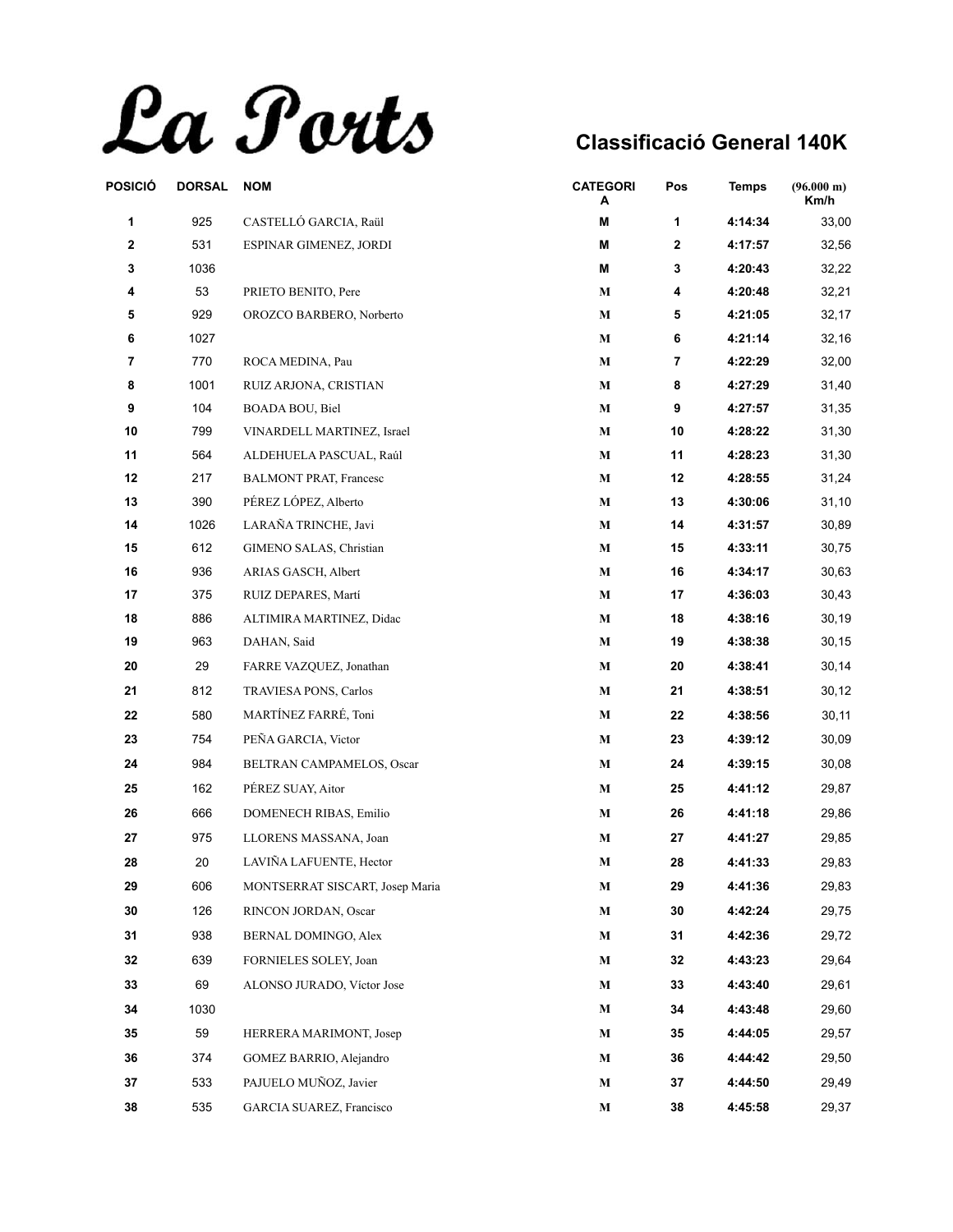La Ports

| POSICIÓ | <b>DORSAL</b>  | <b>NOM</b>                          | <b>CATEGORI</b><br>A | Pos | <b>Temps</b> | (96.000 m)<br>Km/h |
|---------|----------------|-------------------------------------|----------------------|-----|--------------|--------------------|
| 39      | 534            | SIMÓN MARTINEZ, Eduardo             | $\mathbf M$          | 39  | 4:45:58      | 29,37              |
| 40      | 942            | DUQUE FERNÁNDEZ-PINEDO, Pablo       | $\mathbf M$          | 40  | 4:47:38      | 29,20              |
| 41      | 460            | ESPINOSA HÉRNANDEZ, Andres          | $\mathbf M$          | 41  | 4:49:12      | 29,05              |
| 42      | 388            | FERRER FLORES, Jose luis            | $\mathbf M$          | 42  | 4:49:48      | 28,99              |
| 43      | 530            | RODRIGUEZ ARANDA, Rogelio           | М                    | 43  | 4:53:12      | 28,65              |
| 44      | 210            | COLOMER BARDÉS, Jordi               | $\mathbf M$          | 44  | 4:53:27      | 28,62              |
| 45      | 178            | FORNER CALPE, Raul                  | $\mathbf M$          | 45  | 4:54:10      | 28,56              |
| 46      | 871            | GARACHANA CAMARERO, Eduardo         | $\mathbf M$          | 46  | 4:56:04      | 28,37              |
| 47      | 677            | <b>ESQUIUS MIQUEL, ALFONS</b>       | $\mathbf M$          | 47  | 4:56:32      | 28,33              |
| 48      | 124            | CANTERO CAMACHO, Nicasio            | $\bf M$              | 48  | 4:58:02      | 28,18              |
| 49      | 369            | CABEDO GARCIA, Alejandro            | М                    | 49  | 4:58:54      | 28,10              |
| 50      | 951            | ESCARABAJAL, Jordi                  | $\mathbf M$          | 50  | 4:58:56      | 28,10              |
| 51      | 952            | LOPEZ DEULOFEU, Albert              | $\mathbf M$          | 51  | 4:59:18      | 28,07              |
| 52      | 728            | <b>GARRIDO RIU, Xavier</b>          | $\mathbf M$          | 52  | 4:59:30      | 28,05              |
| 53      | 793            | SUINO, Gabriel                      | М                    | 53  | 5:00:04      | 27,99              |
| 54      | 55             | SARLAT, PAU                         | $\mathbf M$          | 54  | 5:00:35      | 27,95              |
| 55      | 654            | LATRE CAMPO, Enrique                | М                    | 55  | 5:01:28      | 27,86              |
| 56      | 229            | SEGURA SANCHEZ, JOSE ANTONIO        | М                    | 56  | 5:01:44      | 27,84              |
| 57      | 646            | PONCE FERNANDEZ, Daniel             | M                    | 57  | 5:01:46      | 27,84              |
| 58      | 177            | GÓMEZ AYALA, Antonio                | M                    | 58  | 5:01:48      | 27,83              |
| 59      | 719            | GARCIA GARCIA, Xavi                 | M                    | 59  | 5:02:15      | 27,79              |
| 60      | 41             | BLAZQUEZ BARBA, Jesus               | M                    | 60  | 5:02:27      | 27,77              |
| 61      | 151            | PRADA, Ricard                       | M                    | 61  | 5:02:58      | 27,73              |
| 62      | 961            | BASSOLS LOPEZ, Albert               | M                    | 62  | 5:03:02      | 27,72              |
| 63      | 784            | CANTOS, Albert                      | M                    | 63  | 5:03:05      | 27,72              |
| 64      | 199            | AZNAR SALA, Marc                    | M                    | 64  | 5:03:12      | 27,70              |
| 65      | 392            | RODRÍGUEZ GONZÁLEZ, Juan Carlos     | M                    | 65  | 5:03:25      | 27,68              |
| 66      | 258            | MARTÍN ROMÁN, Manuel                | М                    | 66  | 5:03:33      | 27,67              |
| 67      | 338            | RIERA VILADEVALL, Bru               | M                    | 67  | 5:04:42      | 27,57              |
| 68      | 527            | ALARCON ESPEJO, Pedro               | М                    | 68  | 5:04:53      | 27,55              |
| 69      | 517            | QUINTANA RAMÍREZ, Marc              | М                    | 69  | 5:05:15      | 27,52              |
| 70      | 756            | COMPANY BRINQUIS, JOEL              | M                    | 70  | 5:05:19      | 27,51              |
| 71      | 473            | SALA CARBONELL, Alex                | Μ                    | 71  | 5:05:31      | 27,49              |
| 72      | 496            | RODRÍGUEZ DOMÍNGUEZ, Daniel Ignacio | М                    | 72  | 5:05:52      | 27,46              |
| 73      | 937            | ESTEVE, Dani                        | М                    | 73  | 5:06:00      | 27,45              |
| 74      | 108            | CLOSA QUILES, Xavi                  | M                    | 74  | 5:06:12      | 27,43              |
| 75      | $\overline{c}$ | <b>GONZALEZ FRIAS, ANTONIO</b>      | M                    | 75  | 5:07:12      | 27,34              |
| 76      | 643            | ARROYO GUTIERREZ, Sergio            | Μ                    | 76  | 5:07:51      | 27,29              |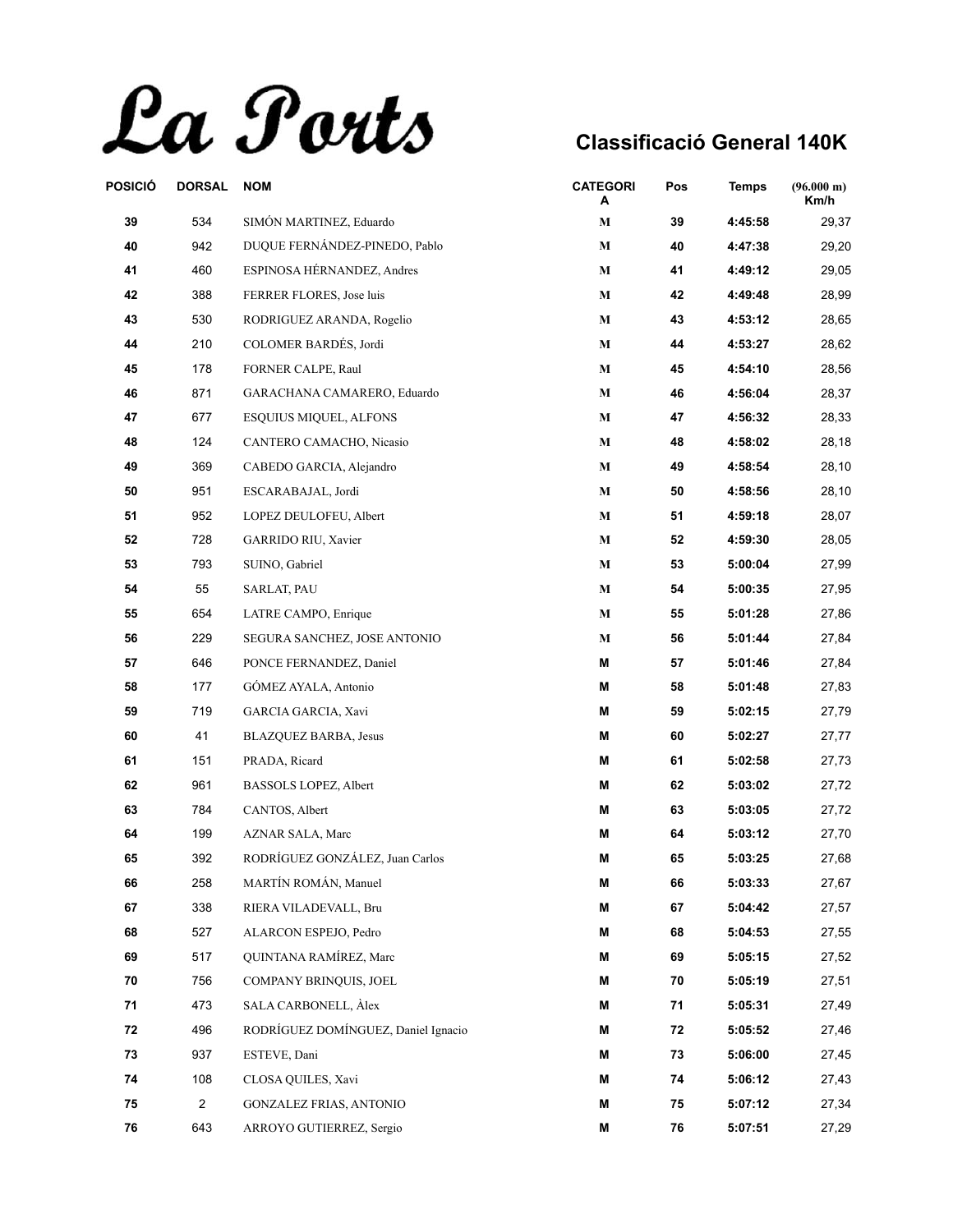La Ports

| POSICIÓ | <b>DORSAL</b> | <b>NOM</b>                       | <b>CATEGORI</b><br>A | Pos | <b>Temps</b> | (96.000 m)<br>Km/h |
|---------|---------------|----------------------------------|----------------------|-----|--------------|--------------------|
| 77      | 626           | MARÍN SABALA, Manuel             | M                    | 77  | 5:08:08      | 27,26              |
| 78      | 594           | TRULLOLS JIMENEZ, Javi           | M                    | 78  | 5:09:04      | 27,18              |
| 79      | 36            | LABRADOR LUNA, Josep             | M                    | 79  | 5:09:14      | 27,16              |
| 80      | 13            | MENENDEZ FUENTES, Lluis          | Μ                    | 80  | 5:09:14      | 27,16              |
| 81      | 1022          | DE TORO VITORIA, Antonio         | M                    | 81  | 5:09:16      | 27,16              |
| 82      | 819           | COSTA CASTANY, Albert            | M                    | 82  | 5:11:07      | 27,00              |
| 83      | 158           | LIZANDARA MELE, Manel            | M                    | 83  | 5:11:12      | 26,99              |
| 84      | 202           | MATAS DULSAT, Marti              | M                    | 84  | 5:11:25      | 26,97              |
| 85      | 89            | SAEZ BLASCO, Carlos              | M                    | 85  | 5:12:22      | 26,89              |
| 86      | 337           | RIERA VILADEVALL, Genis          | M                    | 86  | 5:13:13      | 26,82              |
| 87      | 623           | NIN GALLEGO, Jordi               | M                    | 87  | 5:13:20      | 26,81              |
| 88      | 176           | COBOS RUIZ, Oscar                | M                    | 88  | 5:15:50      | 26,60              |
| 89      | 42            | VÁZQUEZ MUÑOZ, Manuel            | M                    | 89  | 5:17:15      | 26,48              |
| 90      | 203           | LLORET BOTELLA, Alex             | M                    | 90  | 5:17:38      | 26,45              |
| 91      | 435           | GONZÁLEZ ÁLVAREZ, Antonio        | M                    | 91  | 5:17:53      | 26,42              |
| 92      | 449           | CORTÉS RUIZ, Xavi                | M                    | 92  | 5:19:08      | 26,32              |
| 93      | 22            | GALINDO FERNÁNDEZ, FRANCISCO JOS | M                    | 93  | 5:19:37      | 26,28              |
| 94      | 257           | <b>MARTIN ROMAN, Alfonso</b>     | M                    | 94  | 5:19:52      | 26,26              |
| 95      | 815           | RIBA I NUALART, Aniol            | M                    | 95  | 5:20:03      | 26,25              |
| 96      | 1024          | OROMI BOSCH, Isaac               | M                    | 96  | 5:20:56      | 26,17              |
| 97      | 982           | DUARTE GARCIA, Antonio           | M                    | 97  | 5:20:57      | 26,17              |
| 98      | 327           | BLANCO, Jose                     | M                    | 98  | 5:21:14      | 26,15              |
| 99      | 404           | LLEOPART I ESQUERDO, Orio        | M                    | 99  | 5:21:18      | 26,14              |
| 100     | 421           | PÉREZ CUEVAS, Juan Antonio       | M                    | 100 | 5:21:50      | 26,10              |
| 101     | 837           | PEREZ ALAMINO, Mika              | M                    | 101 | 5:22:00      | 26,09              |
| 102     | 760           | <b>ITURRALDE MARTIN, Aitor</b>   | M                    | 102 | 5:23:23      | 25,98              |
| 103     | 845           | <b>ITURRALDE MARTIN, Marc</b>    | M                    | 103 | 5:23:25      | 25,97              |
| 104     | 114           | HERRERA CONSTANS, Javier         | M                    | 104 | 5:23:32      | 25,96              |
| 105     | 186           | RODRIGUEZ QUIROS, Miguel Angel   | M                    | 105 | 5:23:35      | 25,96              |
| 106     | 328           | PARISI RODRÍGUEZ, Jordi          | M                    | 106 | 5:23:41      | 25,95              |
| 107     | 11            | MACHADO DOMÍNGUEZ, Rafa          | M                    | 107 | 5:24:11      | 25,91              |
| 108     | 381           | CORRALES PRIETO, David           | M                    | 108 | 5:24:57      | 25,85              |
| 109     | 96            | <b>INFANTE GARCÍA, Isaac</b>     | M                    | 109 | 5:25:38      | 25,80              |
| 110     | 697           | TARANCÓN CEFORO, Agustín         | M                    | 110 | 5:26:16      | 25,75              |
| 111     | 406           | OSORIO GONZALEZ, Raúl            | M                    | 111 | 5:27:21      | 25,66              |
| 112     | 894           | BATALLER NAVARRO, Cristian       | M                    | 112 | 5:29:03      | 25,53              |
| 113     | 678           | MANZANARES PEREZ, Francisco      | M                    | 113 | 5:29:03      | 25,53              |
| 114     | 513           | NOGUERA, Guillem                 | М                    | 114 | 5:29:06      | 25,52              |
|         |               |                                  |                      |     |              |                    |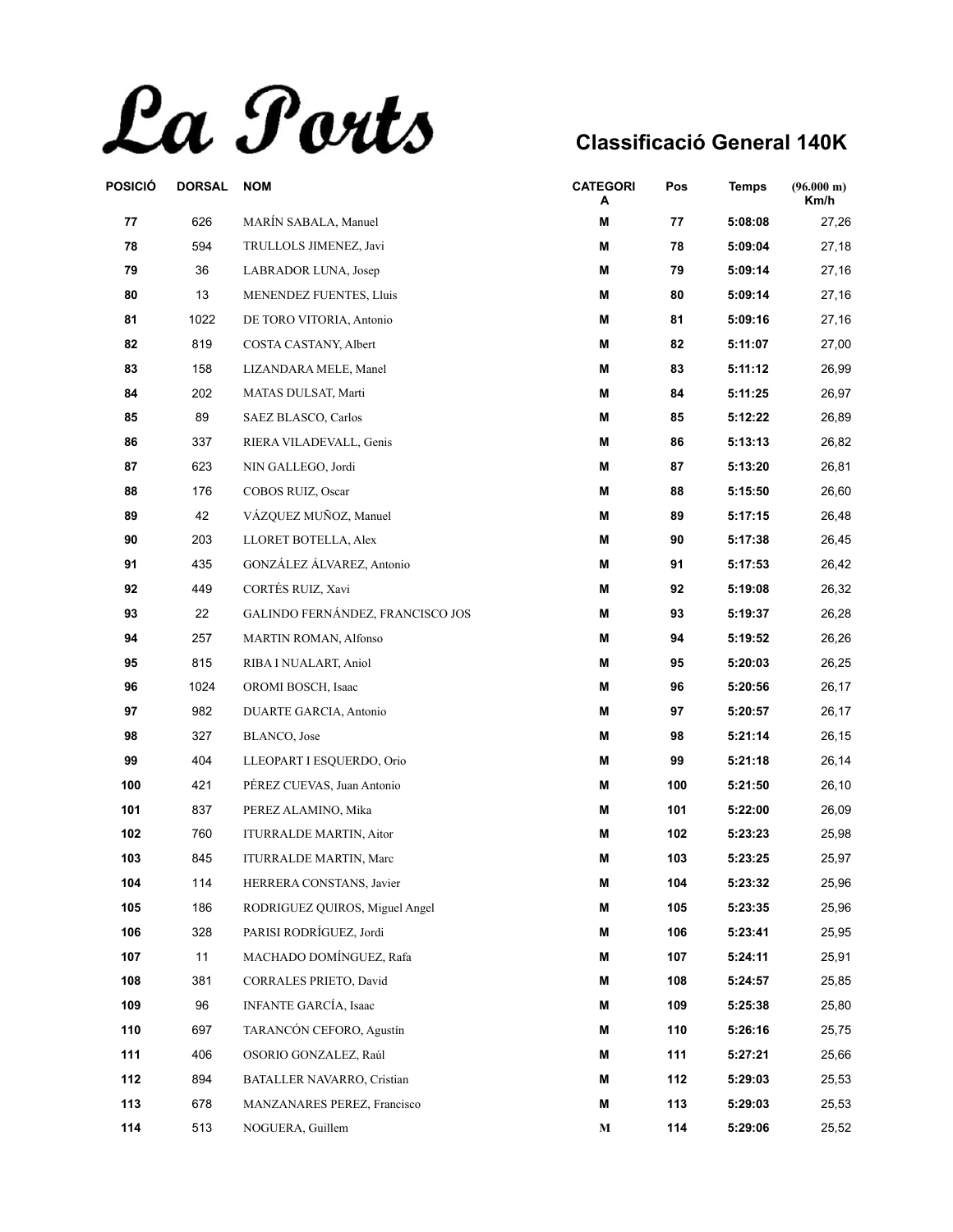La Ports

| POSICIÓ | <b>DORSAL</b> | <b>NOM</b>                         | <b>CATEGORI</b><br>A | Pos | <b>Temps</b> | (96.000 m)<br>Km/h |
|---------|---------------|------------------------------------|----------------------|-----|--------------|--------------------|
| 115     | 385           | FERRER FLORES, Rubén               | М                    | 115 | 5:29:06      | 25,52              |
| 116     | 971           |                                    | $\mathbf M$          | 116 | 5:29:58      | 25,46              |
| 117     | 152           | BERNAL MENDOZA, Sito               | $\mathbf M$          | 117 | 5:30:08      | 25,44              |
| 118     | 794           | ARCO HIERVES, Raúl                 | М                    | 118 | 5:32:04      | 25,30              |
| 119     | 526           | GONZALEZ PALLARUELO, MIGUEL        | $\mathbf M$          | 119 | 5:32:05      | 25,29              |
| 120     | 66            | MARTIN UREÑA, SERGIO               | $\mathbf M$          | 120 | 5:32:49      | 25,24              |
| 121     | 617           | DEL OLMO, Aitor                    | М                    | 121 | 5:32:59      | 25,23              |
| 122     | 922           | BERÉ ARDANAZ, Xavi                 | $\bf M$              | 122 | 5:33:03      | 25,22              |
| 123     | 991           | <b>GARCIA CARRERO, OSCAR</b>       | $\mathbf M$          | 123 | 5:33:28      | 25,19              |
| 124     | 107           | ADÁN GRANDE, David                 | М                    | 124 | 5:33:49      | 25,16              |
| 125     | 704           | RODRIGUEZ BENAVENTE, Victor        | $\mathbf M$          | 125 | 5:34:18      | 25,13              |
| 126     | 717           | ALDAMIZ-ECHEVARRIA IRAURGUI, Luis  | $\mathbf M$          | 126 | 5:34:27      | 25,12              |
| 127     | 743           | BOT, Raymond                       | М                    | 127 | 5:34:40      | 25,10              |
| 128     | 322           | LORENTE VENTURA, Enric             | М                    | 128 | 5:34:58      | 25,08              |
| 129     | 539           | SARMIENTO ROMERO DE ÁVILA, César F | $\mathbf M$          | 129 | 5:35:39      | 25,03              |
| 130     | 997           | CANO, Raúl                         | $\mathbf M$          | 130 | 5:35:39      | 25,03              |
| 131     | 809           | BORDANOBA OLLER, Toni              | $\mathbf M$          | 131 | 5:35:56      | 25,00              |
| 132     | 377           | VELÁSQUEZ VANEGAS, Sebas           | $\mathbf M$          | 132 | 5:36:57      | 24,93              |
| 133     | 478           | BASTUS, Eduard                     | $\mathbf{M}$         | 133 | 5:36:58      | 24,93              |
| 134     | 592           | GARCIA LOPEZ, Daniel               | М                    | 134 | 5:36:59      | 24,93              |
| 135     | 686           | TORRENT TARRÉS, Salvador           | $\mathbf M$          | 135 | 5:37:09      | 24,91              |
| 136     | 688           | GONZALEZ FALCON, Diego             | $\mathbf M$          | 136 | 5:37:10      | 24,91              |
| 137     | 627           | AVILÉS GARCIA, Cristo              | $\mathbf M$          | 137 | 5:37:24      | 24,90              |
| 138     | 751           | <b>GONZALEZ LOPEZ, DAVID</b>       | М                    | 138 | 5:37:38      | 24,88              |
| 139     | 60            | TEIXIDOR SAVALLS, Marc             | $\mathbf M$          | 139 | 5:37:52      | 24,86              |
| 140     | 724           | RODRIGUEZ RUIZ, David              | М                    | 140 | 5:37:52      | 24,86              |
| 141     | 994           | MIRO LOPEZ, Ivan                   | М                    | 141 | 5:38:05      | 24,85              |
| 142     | 939           | MIRABET, Eduard                    | M                    | 142 | 5:38:11      | 24,84              |
| 143     | 339           | ROSSI GILARDONI, Luca              | $\mathbf M$          | 143 | 5:38:17      | 24,83              |
| 144     | 911           | PAREDES GAMBON, Sergi              | М                    | 144 | 5:38:46      | 24,80              |
| 145     | 245           | GIL CASAS, Roberto                 | М                    | 145 | 5:39:19      | 24,76              |
| 146     | 755           | AGUADO FERNÁNDEZ, Ramón            | M                    | 146 | 5:39:21      | 24,75              |
| 147     | 71            | RIERA, Santi                       | M                    | 147 | 5:39:45      | 24,72              |
| 148     | 638           | FORNIELES HERRAIZ, Oriol           | $\mathbf M$          | 148 | 5:40:27      | 24,67              |
| 149     | 187           | AYUSO MOLLÓN, Albert               | М                    | 149 | 5:40:39      | 24,66              |
| 150     | 383           | VEGA HERNANDEZ, Xavi               | M                    | 150 | 5:41:46      | 24,58              |
| 151     | 752           | MORENO MORENO, Dario               | M                    | 151 | 5:41:55      | 24,57              |
| 152     | 315           | PASCUAL ANDRES, Oscar              | M                    | 152 | 5:42:03      | 24,56              |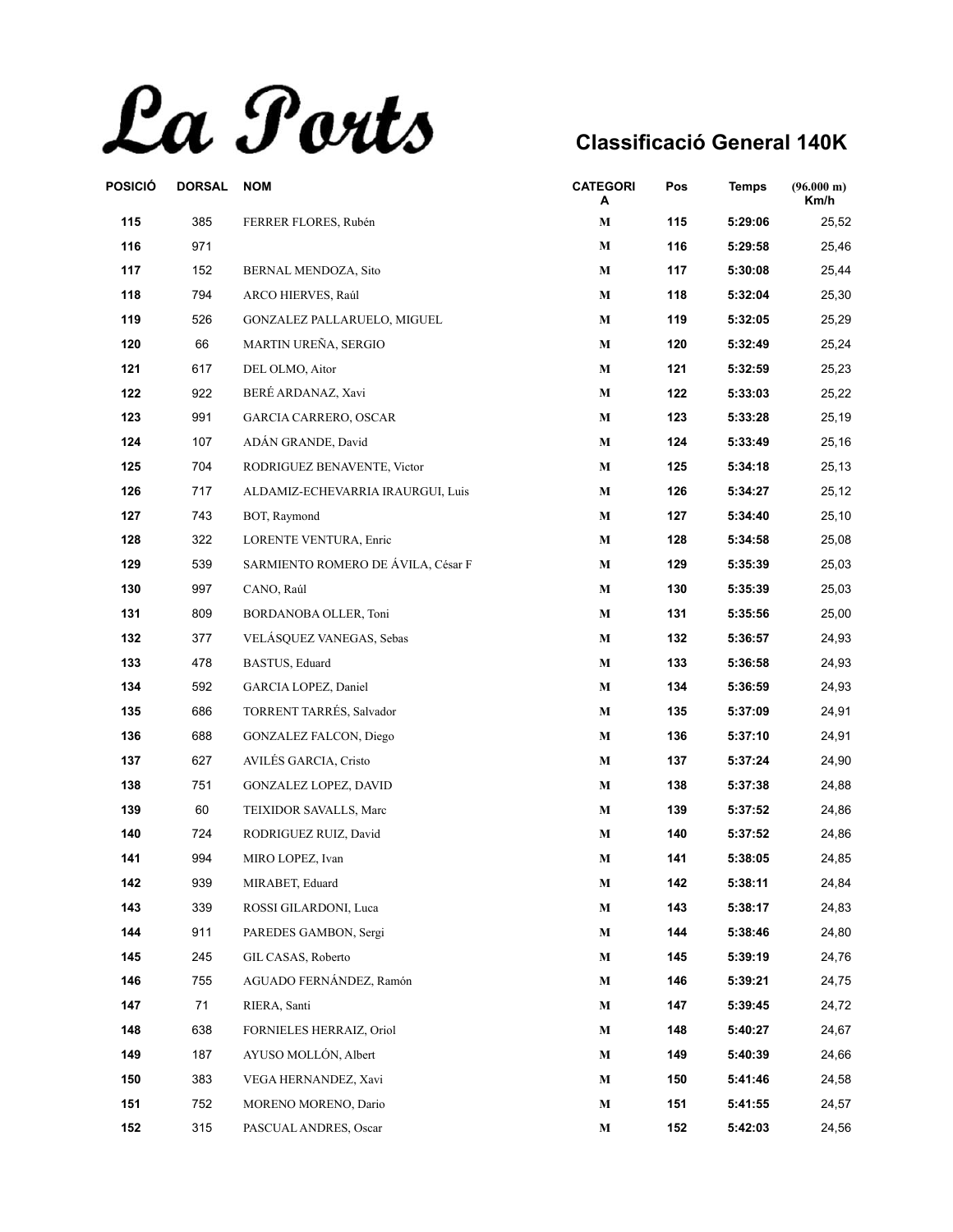La Ports

| POSICIÓ | <b>DORSAL</b> | <b>NOM</b>                      | <b>CATEGORI</b><br>A | Pos | <b>Temps</b> | (96.000 m)<br>Km/h |
|---------|---------------|---------------------------------|----------------------|-----|--------------|--------------------|
| 153     | 950           | CUCALA, Carlos                  | $\mathbf M$          | 153 | 5:42:06      | 24,55              |
| 154     | 382           | <b>GARCIA ROMERA, Carme</b>     | F                    | 1   | 5:42:18      | 24,54              |
| 155     | 568           | SOTO, Francisco                 | $\mathbf M$          | 154 | 5:42:36      | 24,52              |
| 156     | 445           | <b>IGLESIAS NOLASCO, Oliver</b> | $\mathbf{M}$         | 155 | 5:42:37      | 24,52              |
| 157     | 430           | GAN MONROY, Daniel              | М                    | 156 | 5:42:39      | 24,51              |
| 158     | 232           | <b>LORENTE BARROS, Victor</b>   | $\mathbf M$          | 157 | 5:42:39      | 24,51              |
| 159     | 545           | RODRÍGUEZ GUERRERO, David       | $\mathbf M$          | 158 | 5:42:48      | 24,50              |
| 160     | 676           | RAMIS PLA, Quim                 | М                    | 159 | 5:43:13      | 24,47              |
| 161     | 970           | PALACIOS ESPINAR, Jordi         | M                    | 160 | 5:43:22      | 24,46              |
| 162     | 324           | RUBIO PERERA, Miguel Angel      | М                    | 161 | 5:43:47      | 24,43              |
| 163     | 123           | RUBIO CERDAN, David             | М                    | 162 | 5:44:13      | 24,40              |
| 164     | 522           | ABANADES RODRIGUEZ, Isaac       | $\mathbf M$          | 163 | 5:44:32      | 24,38              |
| 165     | 542           | SERRA MASFERRER, Toni           | $\mathbf M$          | 164 | 5:45:43      | 24,30              |
| 166     | 703           | LEON VALLES, Isar               | $\mathbf M$          | 165 | 5:45:49      | 24,29              |
| 167     | 675           | VADILLO SANCHEZ, Agustin        | М                    | 166 | 5:46:44      | 24,23              |
| 168     | 902           | SANCHEZ CARPINTERO, Sergi       | $\mathbf M$          | 167 | 5:46:45      | 24,22              |
| 169     | 652           | ANTÓN CAMPESINO, Jose Manuel    | $\mathbf{M}$         | 168 | 5:47:16      | 24,19              |
| 170     | 875           | BELTRAN MATEU, Lluis            | $\mathbf M$          | 169 | 5:47:18      | 24,19              |
| 171     | 386           | PÉREZ DURÁN, Ramón              | $\mathbf M$          | 170 | 5:47:35      | 24,17              |
| 172     | 877           | CAMPOS BLANCO, Víctor           | $\mathbf M$          | 171 | 5:47:54      | 24,14              |
| 173     | 67            | MARTÍNEZ GARCÍA, Ivan           | М                    | 172 | 5:48:24      | 24,11              |
| 174     | 865           | MORENO LÓPEZ, Francisco Javier  | $\mathbf M$          | 173 | 5:49:11      | 24,06              |
| 175     | 873           | PEREZ SANTOS, Santiago          | $\mathbf M$          | 174 | 5:49:12      | 24,05              |
| 176     | 866           | MARTIN RODRIGUEZ, Ramon         | М                    | 175 | 5:49:12      | 24,05              |
| 177     | 62            | GARCÍA RAPOSO, Ivan             | М                    | 176 | 5:49:24      | 24,04              |
| 178     | 604           | ROSALES MONGE, Antonio          | $\mathbf M$          | 177 | 5:49:46      | 24,02              |
| 179     | 48            | CORTÉS ROMERO, David            | М                    | 178 | 5:49:47      | 24,01              |
| 180     | 394           | BARCELÓ GILI, Joan              | M                    | 179 | 5:50:25      | 23,97              |
| 181     | 853           | ABELLÓ BORRÀS, Agustí           | M                    | 180 | 5:50:35      | 23,96              |
| 182     | 384           | CALVO, Raul                     | $\mathbf M$          | 181 | 5:50:37      | 23,96              |
| 183     | 487           | BODNARUK, Galina                | F                    | 2   | 5:50:38      | 23,96              |
| 184     | 444           | FERNANDEZ NUÑEZ, Miguel Angel   | $\mathbf M$          | 182 | 5:50:40      | 23,95              |
| 185     | 879           | <b>BOIXADERA VALLS, Anna</b>    | F                    | 3   | 5:50:40      | 23,95              |
| 186     | 175           | ROBLES MARTIN, Francisco        | $\mathbf M$          | 183 | 5:50:42      | 23,95              |
| 187     | 32            | EXTREMERA RUIZ, Sergio          | М                    | 184 | 5:50:45      | 23,95              |
| 188     | 847           | BAREA MUÑOZ, Antonio            | $\mathbf M$          | 185 | 5:50:53      | 23,94              |
| 189     | 61            | MARTINEZ GOMEZ, Lidia           | $\mathbf F$          | 4   | 5:51:12      | 23,92              |
| 190     | 281           | TOMAS SIERRA, Jordi             | $\mathbf M$          | 186 | 5:51:22      | 23,91              |
|         |               |                                 |                      |     |              |                    |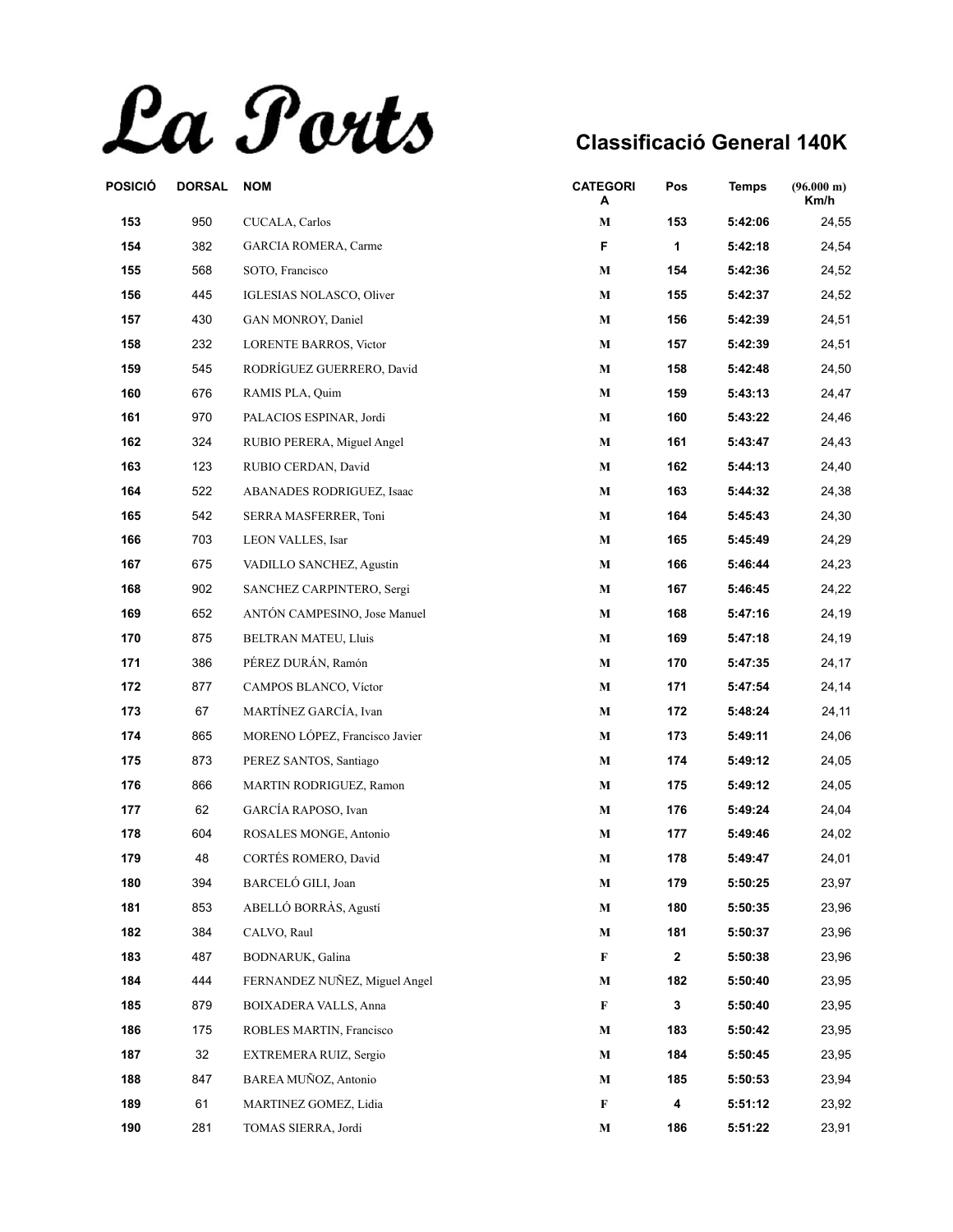La Ports

| POSICIÓ | <b>DORSAL</b> | <b>NOM</b>                      | <b>CATEGORI</b><br>Α | Pos | <b>Temps</b> | (96.000 m)<br>Km/h |
|---------|---------------|---------------------------------|----------------------|-----|--------------|--------------------|
| 191     | 569           | VALLEJO LALLI, Leonardo         | M                    | 187 | 5:51:38      | 23,89              |
| 192     | 248           | LOZANO RUSTARAZO, Manuel        | $\mathbf M$          | 188 | 5:52:02      | 23,86              |
| 193     | 424           | MORAL PASTOR, Emiliano          | $\mathbf M$          | 189 | 5:52:04      | 23,86              |
| 194     | 397           | LOZANO BORREGO, Adrià           | $\mathbf{M}$         | 190 | 5:52:42      | 23,82              |
| 195     | 422           | GIRALDO MANSILLA, Sergi         | М                    | 191 | 5:52:43      | 23,82              |
| 196     | 87            | AMAYA RAMIREZ, German           | $\mathbf M$          | 192 | 5:53:05      | 23,79              |
| 197     | 836           | ZAMORA REDONDO, Pedro           | $\mathbf M$          | 193 | 5:53:26      | 23,77              |
| 198     | 174           | SANCHEZ JIMENEZ, Moises         | М                    | 194 | 5:54:08      | 23,72              |
| 199     | 1017          | RUIZ SEBE, Claudi               | M                    | 195 | 5:54:48      | 23,68              |
| 200     | 1020          | GENTO GIMÉNEZ, Cristobal        | М                    | 196 | 5:54:49      | 23,67              |
| 201     | 670           | INGLADA GONZALEZ, Jose Antonio  | М                    | 197 | 5:54:53      | 23,67              |
| 202     | 150           | TATCHE TORRES, XAVIER           | $\mathbf M$          | 198 | 5:54:54      | 23,67              |
| 203     | 980           | HORNA CASTRO, Juan              | $\mathbf M$          | 199 | 5:55:57      | 23,60              |
| 204     | 669           | BUSTILLO CASCON, Miguel Ángel   | $\mathbf M$          | 200 | 5:56:02      | 23,59              |
| 205     | 431           | ORTEGA ESCUDERO, MARC           | М                    | 201 | 5:56:03      | 23,59              |
| 206     | 983           | AZNAR DIEZ, Luis Enrique        | $\mathbf M$          | 202 | 5:56:07      | 23,59              |
| 207     | 986           | TORRUELLA DIAZ, Juan carlos     | M                    | 203 | 5:56:25      | 23,57              |
| 208     | 885           | VIRALTA WOLGESCHAFFEN, Georgina | F                    | 5   | 5:56:41      | 23,55              |
| 209     | 979           | DEVESA JAUMOT, Xavi             | $\mathbf M$          | 204 | 5:56:44      | 23,55              |
| 210     | 274           | GARCÍA CÉSPEDES, David          | $\mathbf M$          | 205 | 5:57:30      | 23,50              |
| 211     | 149           | BERENGUER MORON, ALEJANDRO      | М                    | 206 | 5:57:31      | 23,50              |
| 212     | 200           | GUTIERREZ SERRA, David          | М                    | 207 | 5:57:32      | 23,49              |
| 213     | 616           | LOPEZ CRUZ, TONI                | $\mathbf M$          | 208 | 5:57:32      | 23,49              |
| 214     | 488           | MARTÍNEZ MARCO, Daniel          | М                    | 209 | 5:58:03      | 23,46              |
| 215     | 408           | VELAZQUEZ LOJO, Jesus           | М                    | 210 | 5:58:31      | 23,43              |
| 216     | 91            | PIQUE AMIGO, Alex               | M                    | 211 | 5:58:31      | 23,43              |
| 217     | 713           | HORTELANO RUBIO, Juan           | М                    | 212 | 5:58:37      | 23,42              |
| 218     | 19            | VILLEGAS CARRASCO, Kevin        | M                    | 213 | 5:58:39      | 23,42              |
| 219     | 144           | DOLÇ GARRIDO, Daniel            | M                    | 214 | 5:58:40      | 23,42              |
| 220     | 234           | ARAUJO NIETO, Eduardo           | $\mathbf M$          | 215 | 5:58:50      | 23,41              |
| 221     | 179           | FERNANDEZ SANCHEZ, JOSE         | М                    | 216 | 5:58:51      | 23,41              |
| 222     | 311           | CEGRI ALCANTARA, PEDRO          | М                    | 217 | 5:58:53      | 23,41              |
| 223     | 273           | CAMPOS CASTILLO, Sergio         | M                    | 218 | 5:59:05      | 23,39              |
| 224     | 278           | MADUEÑO ZAFRA, OSCAR            | M                    | 219 | 5:59:05      | 23,39              |
| 225     | 497           | VILLANUEVA PIQUERAS, Jesús      | М                    | 220 | 5:59:08      | 23,39              |
| 226     | 155           | OBON MORENO, Eloi               | М                    | 221 | 5:59:28      | 23,37              |
| 227     | 312           | BLANCO TORRALBA, IVAN           | M                    | 222 | 5:59:34      | 23,36              |
| 228     | 130           | CRUELLS LLONCH, Sergi           | M                    | 223 | 5:59:39      | 23,36              |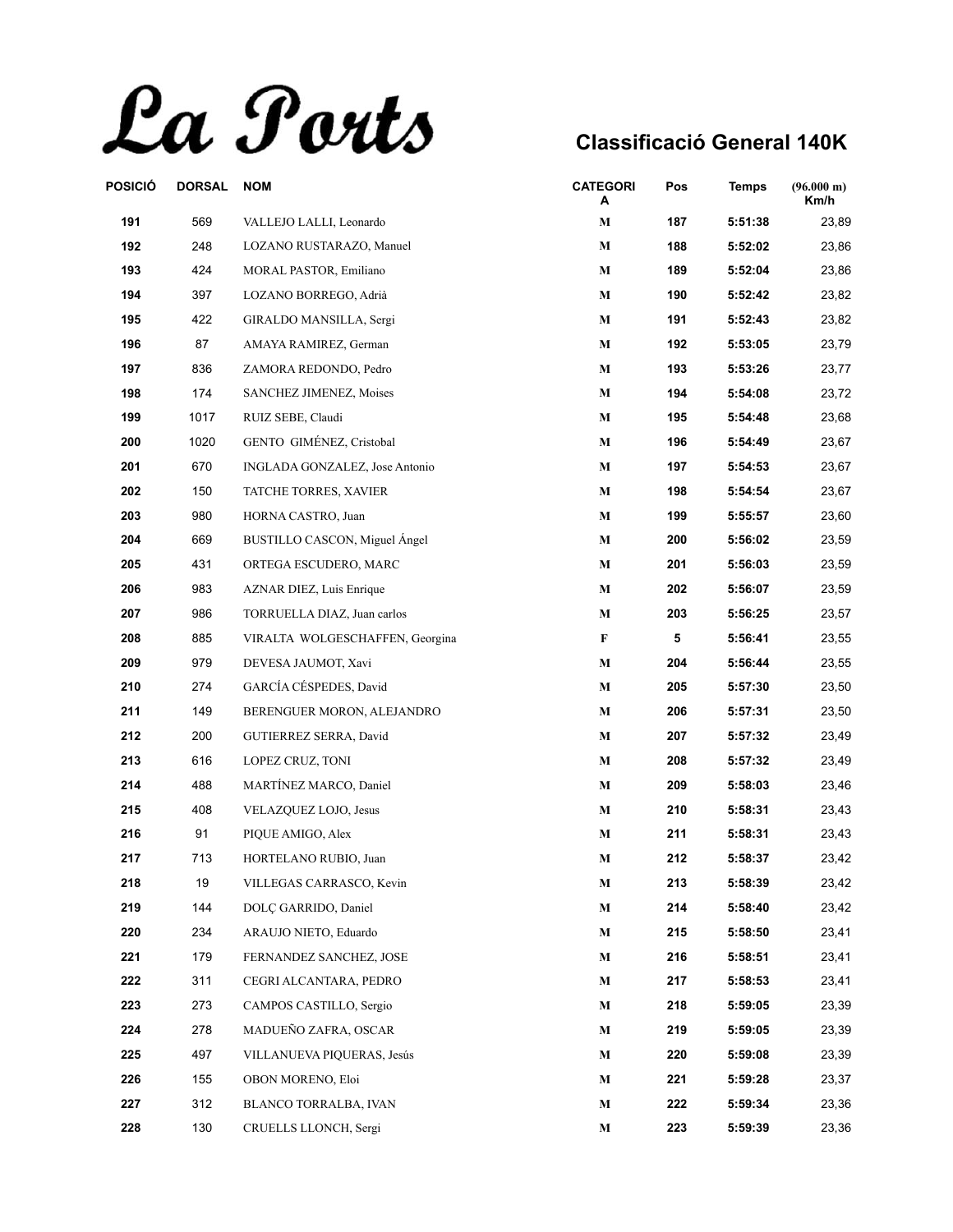La Ports

| POSICIÓ | <b>DORSAL</b> | <b>NOM</b>                   | <b>CATEGORI</b><br>А | Pos | <b>Temps</b> | (96.000 m)<br>Km/h |
|---------|---------------|------------------------------|----------------------|-----|--------------|--------------------|
| 229     | 364           | LAVANDERA HERRANZ, Santi     | М                    | 224 | 5:59:40      | 23,35              |
| 230     | 883           | FRANCO BARBA, Gerald         | $\mathbf M$          | 225 | 5:59:44      | 23,35              |
| 231     | 252           | PEREZ CABOT, JONATAN         | $\mathbf M$          | 226 | 5:59:44      | 23,35              |
| 232     | 884           | OJOPI BARBA, Carlos          | М                    | 227 | 5:59:45      | 23,35              |
| 233     | 443           | CASAS ROMERO, Sergio         | М                    | 228 | 5:59:51      | 23,34              |
| 234     | 17            | <b>OUEMADA MASANA, LLUIS</b> | М                    | 229 | 5:59:52      | 23,34              |
| 235     | 156           | SERRA PINEDA, Oriol          | М                    | 230 | 5:59:54      | 23,34              |
| 236     | 240           | CORNEJO GOMEZ, Francisco     | М                    | 231 | 5:59:55      | 23,34              |
| 237     | 241           | GARCIA HORNOS, Silvia        | F                    | 6   | 5:59:57      | 23,34              |
| 238     | 537           | JIMÉNEZ RUIZ, Juan José      | $\mathbf M$          | 232 | 6:00:06      | 23,33              |
| 239     | 544           | CRISMARIU, Paul              | М                    | 233 | 6:00:19      | 23,31              |
| 240     | 502           | GIMÉNEZ ARCAS, Sergi         | М                    | 234 | 6:00:37      | 23,29              |
| 241     | 359           | FUENTES FERRAN, Javier       | М                    | 235 | 6:00:42      | 23,29              |
| 242     | 904           | LARA BLAZQUEZ, Raül          | М                    | 236 | 6:00:52      | 23,28              |
| 243     | 761           | JORNET SALSAS, Ignasi        | М                    | 237 | 6:01:26      | 23,24              |
| 244     | 578           | <b>SAMUEL, PIERRE</b>        | $\mathbf M$          | 238 | 6:01:42      | 23,22              |
| 245     | 336           | PASCUAL GONZÁLEZ, Gabriel    | М                    | 239 | 6:01:45      | 23,22              |
| 246     | 778           | ZARATE GARCIA, ANTONIO       | М                    | 240 | 6:01:55      | 23,21              |
| 247     | 520           | ZAPATER FÀBREGAS, Marc       | М                    | 241 | 6:01:57      | 23,21              |
| 248     | 342           | TEVAR GARCIA, Gabriel        | $\mathbf M$          | 242 | 6:02:09      | 23,19              |
| 249     | 51            | GARCIA, Pau                  | М                    | 243 | 6:02:33      | 23,17              |
| 250     | 459           | PIERA SANCHEZ, Oscar         | $\mathbf M$          | 244 | 6:02:44      | 23,16              |
| 251     | 325           | DOMINGUEZ FAJARDO, Tomas     | М                    | 245 | 6:03:19      | 23,12              |
| 252     | 190           | MARTÍNEZ PÉREZ, Carlos       | М                    | 246 | 6:04:07      | 23,07              |
| 253     | 189           | <b>OVIDE AMOR, RAUL</b>      | М                    | 247 | 6:04:40      | 23,03              |
| 254     | 663           | MORALES, Marc                | $\mathbf M$          | 248 | 6:05:22      | 22,99              |
| 255     | 524           | RIERA PARERA, Pol            | M                    | 249 | 6:05:23      | 22,99              |
| 256     | 142           | MARTINEZ HEREDIA, AdonaI     | М                    | 250 | 6:05:25      | 22,99              |
| 257     | 329           | ORFILA PONS, Carolina        | $\mathbf F$          | 7   | 6:05:26      | 22,99              |
| 258     | 749           | SABRIA LEON, LAIA            | F                    | 8   | 6:05:35      | 22,98              |
| 259     | 219           | <b>GRAU OLTRA, Carles</b>    | $\mathbf M$          | 251 | 6:05:46      | 22,97              |
| 260     | 817           | MIRÓ LEÓN, Albert            | М                    | 252 | 6:06:11      | 22,94              |
| 261     | 380           | FEIXAS LIZANDRA, Axel        | $\mathbf M$          | 253 | 6:06:17      | 22,93              |
| 262     | 730           | BLAS PAREJA, David           | М                    | 254 | 6:06:22      | 22,93              |
| 263     | 95            | CAMPOS GISBERT, Oriol        | M                    | 255 | 6:06:44      | 22,90              |
| 264     | 721           | SANTANA VEGA, JOSE MANUEL    | М                    | 256 | 6:07:38      | 22,85              |
| 265     | 732           | HURTADO POVEDA, Alberto      | М                    | 257 | 6:07:39      | 22,85              |
| 266     | 762           | BARÓ NIN, Mariano            | $\mathbf M$          | 258 | 6:08:30      | 22,80              |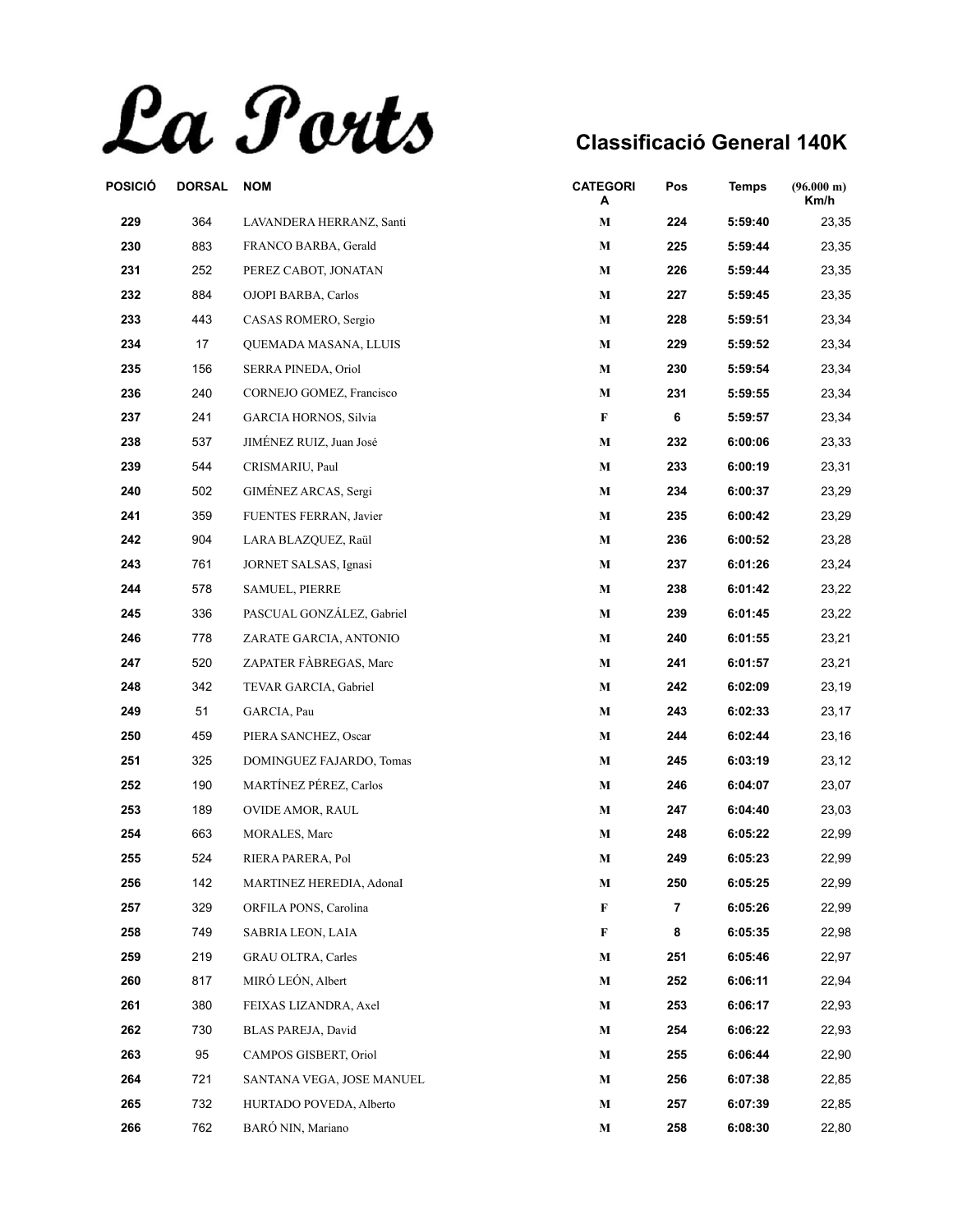La Ports

| POSICIÓ | <b>DORSAL</b> | <b>NOM</b>                        | <b>CATEGORI</b><br>A | Pos | <b>Temps</b> | $(96.000 \text{ m})$<br>Km/h |
|---------|---------------|-----------------------------------|----------------------|-----|--------------|------------------------------|
| 267     | 671           | OLMOS CABEZAS, Eric               | М                    | 259 | 6:08:36      | 22,79                        |
| 268     | 672           | SOTO SANZ, Jaume                  | М                    | 260 | 6:08:37      | 22,79                        |
| 269     | 1002          | ROSELLÓ BAYOT, Oscar              | $\mathbf M$          | 261 | 6:08:51      | 22,77                        |
| 270     | 1014          | PIMIENTA MESA, Kirian             | М                    | 262 | 6:09:06      | 22,76                        |
| 271     | 302           | LUCIO SANCHEZ, Santos             | M                    | 263 | 6:09:07      | 22,76                        |
| 272     | 272           | MUÑOZ-TORRERO CALDERÓN, Jose Luis | М                    | 264 | 6:09:08      | 22,76                        |
| 273     | 411           | CELMA CAMPS, F.Xavier             | М                    | 265 | 6:10:31      | 22,67                        |
| 274     | 140           | FUENTES ALMAGRO, Javi             | М                    | 266 | 6:10:45      | 22,66                        |
| 275     | 98            | ALVAREZ PRETEL, Javier            | $\mathbf M$          | 267 | 6:10:54      | 22,65                        |
| 276     | 227           | <b>COROMINAS CANER, Carles</b>    | М                    | 268 | 6:11:37      | 22,60                        |
| 277     | 224           | FELIU RAMIRO, PERE                | М                    | 269 | 6:11:38      | 22,60                        |
| 278     | 350           | BAINAC ALBADALEJO, ALBERT         | М                    | 270 | 6:12:03      | 22,58                        |
| 279     | 412           | CABESTANY ESPASA, CLAUDI          | $\mathbf M$          | 271 | 6:12:09      | 22,57                        |
| 280     | 919           | DIAZ FERNANDEZ, FERNANDO          | М                    | 272 | 6:12:10      | 22,57                        |
| 281     | 97            | PALACIOS, Santiago                | $\mathbf M$          | 273 | 6:13:16      | 22,50                        |
| 282     | 932           | <b>BALDE, Moussa</b>              | М                    | 274 | 6:13:38      | 22,48                        |
| 283     | 589           | ARAGONÈS MAS, Marcel              | М                    | 275 | 6:14:04      | 22,46                        |
| 284     | 969           | CASTRO SANTERO, Jordi             | M                    | 276 | 6:16:04      | 22,34                        |
| 285     | 221           | CALVO IZQUIERDO, EDUARDO          | $\mathbf M$          | 277 | 6:17:01      | 22,28                        |
| 286     | 101           | MUÑOZ GARCIA, Javier              | М                    | 278 | 6:18:21      | 22,20                        |
| 287     | 491           | TOSI, Ariel                       | F                    | 9   | 6:18:54      | 22,17                        |
| 288     | 887           | MARTIN AYALA, Joaquín             | M                    | 279 | 6:19:31      | 22,13                        |
| 289     | 492           | MELO, Vanessa                     | F                    | 10  | 6:19:32      | 22,13                        |
| 290     | 667           | GUIRAO MANCHA, Jeremías           | М                    | 280 | 6:20:26      | 22,08                        |
| 291     | 519           | MUÑOZ MONTERO, OSCAR              | $\mathbf M$          | 281 | 6:20:59      | 22,05                        |
| 292     | 696           | DOMÍNGUEZ SALVADOR, Fernando      | М                    | 282 | 6:21:03      | 22,04                        |
| 293     | 355           | GARCIA TRAPOTE, José Luis         | М                    | 283 | 6:21:32      | 22,02                        |
| 294     | 82            | PRATS SABATER, Alejandro          | M                    | 284 | 6:21:48      | 22,00                        |
| 295     | 105           | FRIAS TORBELLINO, Diego           | M                    | 285 | 6:22:23      | 21,97                        |
| 296     | 850           | ROVIRA PRUNS, Oriol               | М                    | 286 | 6:22:45      | 21,95                        |
| 297     | 851           | CERDAN MORALES, Crisan            | М                    | 287 | 6:22:50      | 21,94                        |
| 298     | 949           | CLAVERIA, Toni                    | М                    | 288 | 6:22:50      | 21,94                        |
| 299     | 453           | CASTRO AVILES, José Maria         | М                    | 289 | 6:23:40      | 21,89                        |
| 300     | 1023          | MONTORO LUNAR, David              | M                    | 290 | 6:24:50      | 21,83                        |
| 301     | 509           | PUIGDOLLERS, Josep                | М                    | 291 | 6:25:27      | 21,79                        |
| 302     | 629           | MARTINEZ ADAM, MARC               | M                    | 292 | 6:25:40      | 21,78                        |
| 303     | 870           | CAMPANYÀ LLEBARIA, Boris          | М                    | 293 | 6:25:41      | 21,78                        |
| 304     | 816           | ZARAGOZA MELLINAS, Jordi          | M                    | 294 | 6:25:54      | 21,77                        |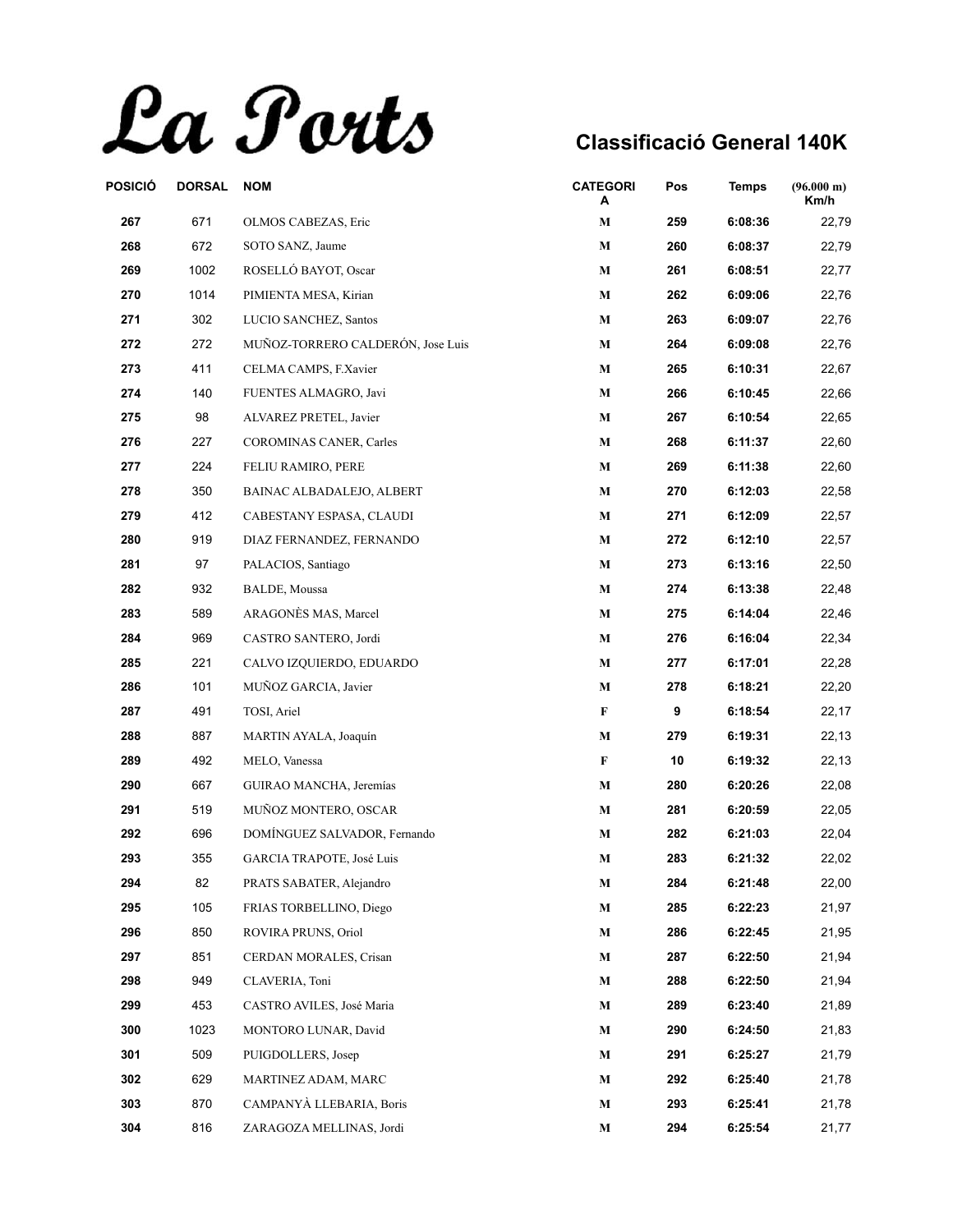La Ports

| POSICIÓ | <b>DORSAL</b> | <b>NOM</b>                     | <b>CATEGORI</b><br>A | Pos | <b>Temps</b> | (96.000 m)<br>Km/h |
|---------|---------------|--------------------------------|----------------------|-----|--------------|--------------------|
| 305     | 206           | MENDEZ, Francisco              | $\mathbf M$          | 295 | 6:30:18      | 21,52              |
| 306     | 553           | DELGADO FERNÁNDEZ, Angel       | M                    | 296 | 6:30:35      | 21,51              |
| 307     | 642           | RIESTRA RIESTRA, Ruben         | M                    | 297 | 6:31:02      | 21,48              |
| 308     | 173           | REICHART BORTAGARAY, Rodolfo   | $\mathbf{M}$         | 298 | 6:31:25      | 21,46              |
| 309     | 168           | MARTINEZ MOLINERO, Daniel      | М                    | 299 | 6:31:30      | 21,46              |
| 310     | 795           | FERNÁNDEZ QUINTANILLA, J. Raúl | $\mathbf{M}$         | 300 | 6:31:36      | 21,45              |
| 311     | 551           | PUJOL BAYONA, Aniol            | M                    | 301 | 6:32:08      | 21,42              |
| 312     | 613           | CALERO HERNANDEZ, Manuel       | M                    | 302 | 6:32:09      | 21,42              |
| 313     | 611           | ÁLAVA CARTAÑA, Ainhoa          | F                    | 11  | 6:32:09      | 21,42              |
| 314     | 679           | FLOTATS, Eva                   | F                    | 12  | 6:32:13      | 21,42              |
| 315     | 1004          | SABATER CASALS, Carles         | M                    | 303 | 6:32:14      | 21,42              |
| 316     | 556           | SOARES, João                   | M                    | 304 | 6:32:36      | 21,40              |
| 317     | 814           | RISCO MARTINEZ, Ernesto        | $\mathbf M$          | 305 | 6:33:24      | 21,35              |
| 318     | 811           | LISÓN GONZÁLEZ, Adrián         | M                    | 306 | 6:33:29      | 21,35              |
| 319     | 880           | HIDALGO PERDIGUERO, Mario      | M                    | 307 | 6:34:15      | 21,31              |
| 320     | 282           | MUÑOZ VENDRELL, Joan           | $\mathbf{M}$         | 308 | 6:34:21      | 21,30              |
| 321     | 747           | GEROLMINI, Gustavo             | $\mathbf{M}$         | 309 | 6:35:28      | 21,24              |
| 322     | 145           | DE LA CALLE, Adrià             | M                    | 310 | 6:35:31      | 21,24              |
| 323     | 605           | POU CRUSELLAS, Jordi           | $\mathbf{M}$         | 311 | 6:38:56      | 21,06              |
| 324     | 888           | TATJÉ MASRAMON, Albert         | $\mathbf{M}$         | 312 | 6:41:43      | 20,91              |
| 325     | 791           | SOMMI, Virginia                | F                    | 13  | 6:42:57      | 20,85              |
| 326     | 183           | <b>GIL CAMARERO, Carlos</b>    | $\mathbf M$          | 313 | 6:42:58      | 20,85              |
| 327     | 100           | ROTTONDI OLIVETI, Martin       | M                    | 314 | 6:42:59      | 20,84              |
| 328     | 209           | VELEDO SÁNCHEZ, Pasca          | M                    | 315 | 6:43:14      | 20,83              |
| 329     | 93            | <b>GIMENEZ RUIZ, Cristian</b>  | M                    | 316 | 6:43:43      | 20,81              |
| 330     | 943           | MOMPLET GARCIA, XAVIER         | $\mathbf M$          | 317 | 6:47:10      | 20,63              |
| 331     | 926           | ROLDAN CAMPOS, Carlos          | М                    | 318 | 6:47:58      | 20,59              |
| 332     | 928           | CORDERO ESPIN, David           | M                    | 319 | 6:50:02      | 20,49              |
| 333     | 930           | <b>MARTINEZ LEIVA, ANDRES</b>  | M                    | 320 | 6:50:27      | 20,47              |
| 334     | 839           | ROURA ARNAU, Albert            | $\mathbf{M}$         | 321 | 6:51:56      | 20,39              |
| 335     | 838           | ANDREU BONILLA, Alejandra      | F                    | 14  | 6:51:58      | 20,39              |
| 336     | 525           | BOCANERA, Gerardo              | M                    | 322 | 6:53:16      | 20,33              |
| 337     | 579           | BUENO DE SANTIAGO, ADRIAN      | M                    | 323 | 6:56:51      | 20,15              |
| 338     | 236           | CORTADA PALAU, Arnau           | M                    | 324 | 6:57:12      | 20,13              |
| 339     | 231           | ANGLADA LARA, Albert           | М                    | 325 | 6:57:19      | 20,13              |
| 340     | 233           | ALSINA VILARNAU, Bernat        | M                    | 326 | 6:57:20      | 20,13              |
| 341     | 237           | IRURZUN REIXACH, Nacho         | М                    | 327 | 6:57:24      | 20,12              |
| 342     | 889           | MARTÍNEZ RODRÍGUEZ, Daniel     | M                    | 328 | 6:58:59      | 20,05              |
|         |               |                                |                      |     |              |                    |